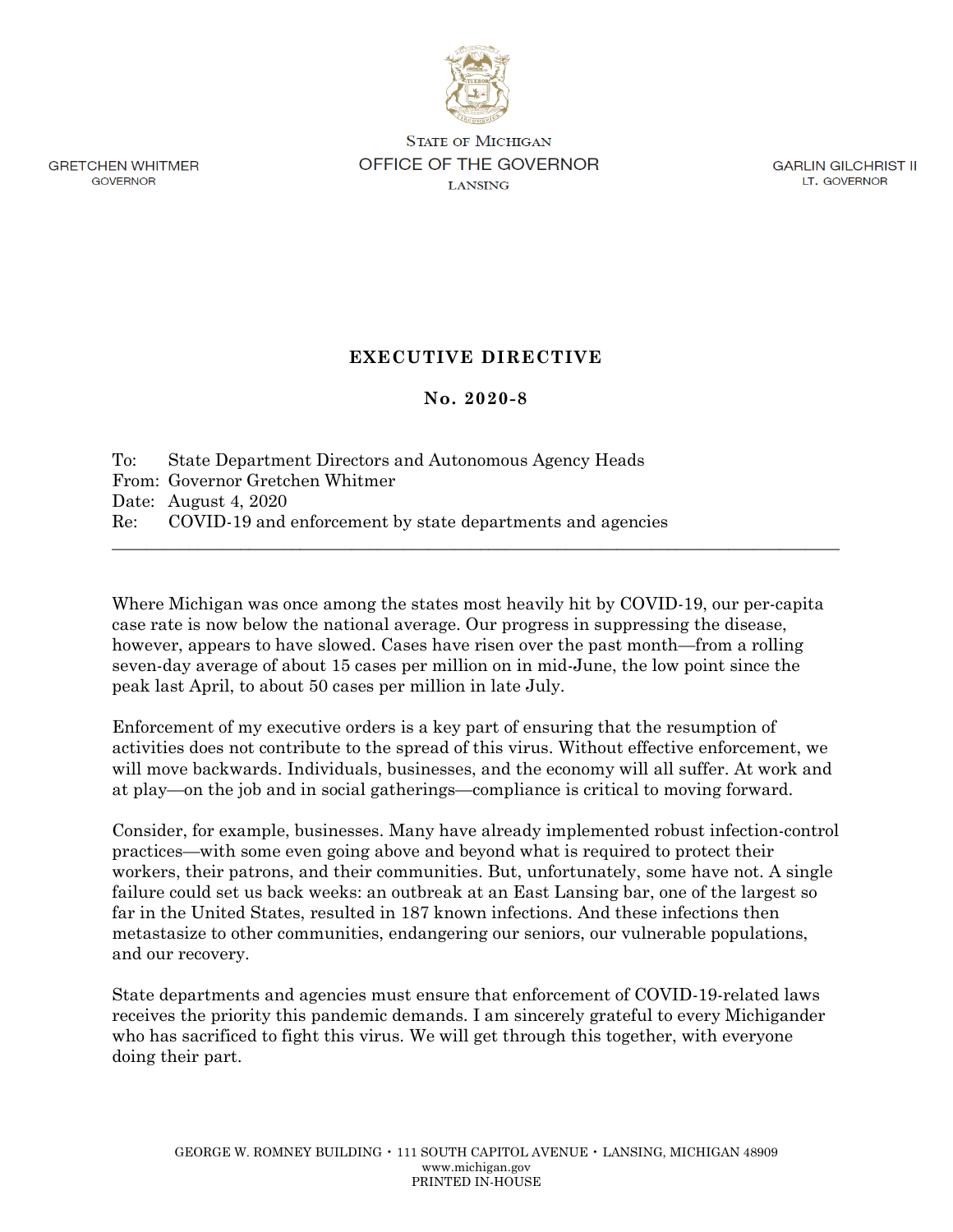Acting under sections 1 and 8 of article 5 of the Michigan Constitution of 1963, I direct the following:

- 1. State department directors and autonomous agency heads must review allocation of their resources to ensure that enforcement of COVID-19-related laws is a priority. Directors and agency heads should give elevated importance to enforcement of COVID-19-related laws in categories of establishments where transmission is welldocumented, including but not limited to nursing homes, meat processing plants, and agricultural labor camps.
- 2. Many departments and agencies administer licensing programs for individuals and businesses that offer services to the public. When interpreting a licensee's obligation to demonstrate or maintain suitability for licensing, state department directors and autonomous agency heads must consider violations of law, including violations of relevant COVID-19 executive orders and epidemic orders issued pursuant to section 2253 of the Public Health Code, as amended, MCL 333.2253 ("epidemic orders"), as evidence of a lack of suitability for licensing, to the extent permitted by law.
- 3. State department directors and autonomous agency heads must consider noncompliance with a COVID-19 executive order or epidemic order to be presumptive evidence of a "public health hazard" or "imminent and substantial hazard to the public health." Nothing in this section relieves an agency of an obligation to compile an evidentiary record in support of a factual finding or legal determination, or deprives an agency of the discretion to prioritize enforcement of more serious cases.
	- (a) When a state department director or autonomous agency head becomes aware of a violation of law that affects public health, safety, or welfare, including a violation of a COVID-19 executive order or epidemic order, the director or autonomous agency head must consider whether the public health, safety, or welfare requires summary suspension of a license under section 92 of the Administrative Procedures Act of 1969, 1969 PA 306, as amended, MCL 24.292(2).
	- (b) When the director of the Department of Agriculture and Rural Development becomes aware of a violation of law at a food establishment inspected and licensed by the department that would create an imminent and substantial hazard to the public health, including a violation of a COVID-19 executive order or epidemic order, the director must consider whether to order immediate cessation of operation under section 2113 of the Food Law, 2000 PA 92, as amended, MCL 289.2113(1).
- 4. The Department of State Police must enforce violations of COVID-19 executive orders and epidemic orders in the same manner as it would enforce any other violation of law, using enforcement discretion as appropriate.
- 5. If a state department or autonomous agency becomes aware of a credible complaint of a violation of law by a licensee, including a possible violation of a COVID-19 executive order or epidemic order, the director or agency head must refer the complaint to all relevant licensing authorities, insofar as otherwise consistent with